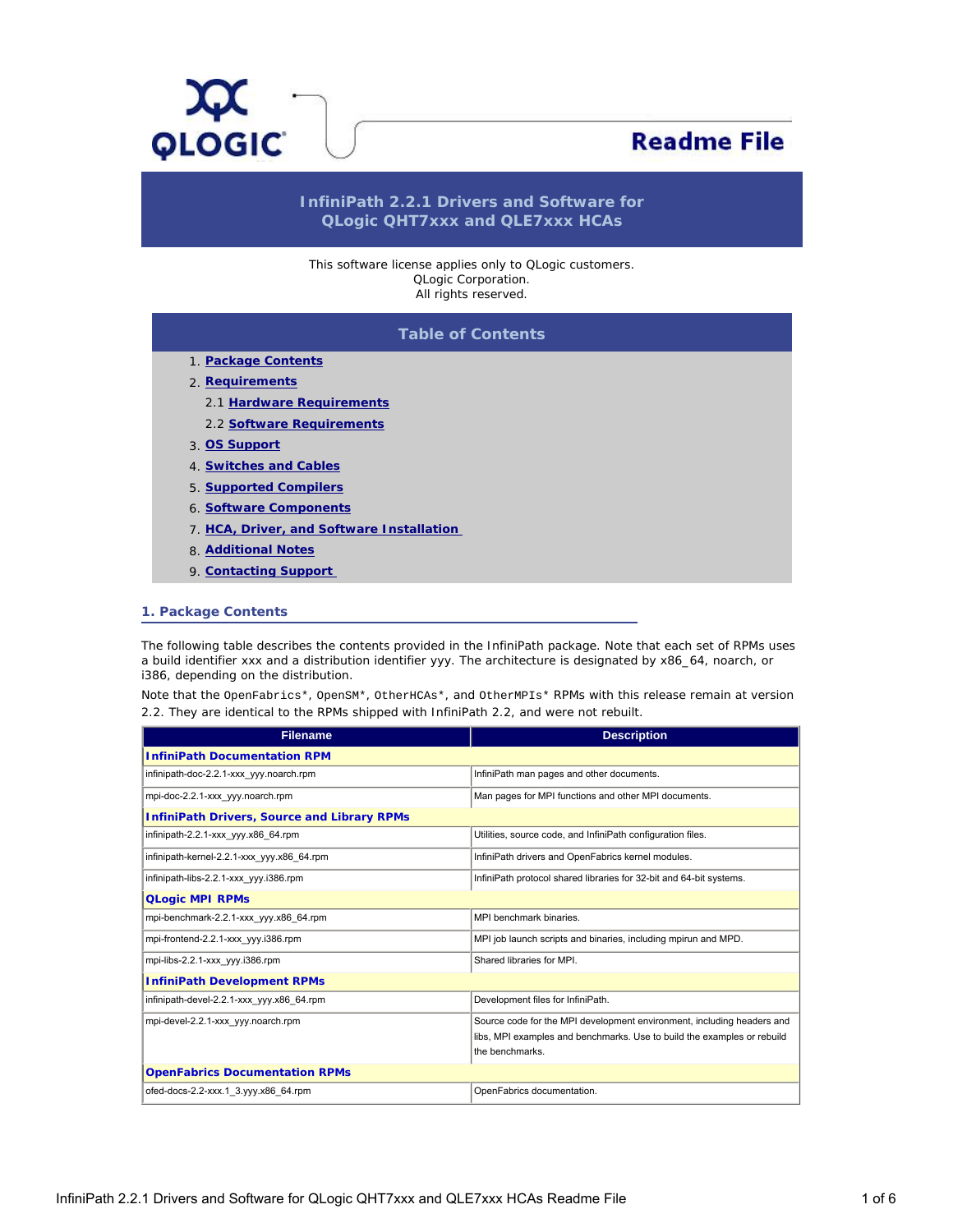| <b>Filename</b>                                  | <b>Description</b>                                                                                                                                                                                                                                                                      |  |
|--------------------------------------------------|-----------------------------------------------------------------------------------------------------------------------------------------------------------------------------------------------------------------------------------------------------------------------------------------|--|
| <b>OpenFabrics RPMs</b>                          |                                                                                                                                                                                                                                                                                         |  |
| dapl-2.2-xxx.1_2_5.yyy.x86_64.rpm                | uDAPL 1.2 support.                                                                                                                                                                                                                                                                      |  |
| dapl-2.2-xxx.2_0_7.yyy.x86_64.rpm                | uDAPL 2.0 support.                                                                                                                                                                                                                                                                      |  |
| dapl-utils-2.2-xxx.2_0_7.yyy.x86_64.rpm          | uDAPL support.                                                                                                                                                                                                                                                                          |  |
| ib-bonding-2.2-xxx.0 9 0.yyy.x86 64.rpm          | Utilities to manage and control the driver operation.                                                                                                                                                                                                                                   |  |
| ibsim-2.2-xxx.0_4.yyy.x86_64.rpm                 | Voltaire Infiniband Fabric Simulator.                                                                                                                                                                                                                                                   |  |
| ibutils-2.2-xxx.1_2.yyy.x86_64.rpm               | ibutils provides IB network and path diagnostics.                                                                                                                                                                                                                                       |  |
| ibvexdmtools-2.2-xxx.0 0 1.yyy.x86 64.rpm        | Discover and use QLogic Virtual NIC devices via VNIC protocol over<br>InfiniBand.                                                                                                                                                                                                       |  |
| infiniband-diags-2.2-xxx.1_3_6.yyy.x86_64.rpm    | Diagnostic tools.                                                                                                                                                                                                                                                                       |  |
| iscsi-initiator-utils-2.2-xxx.2_0.yyy.x86_64.rpm | Server daemon and utility programs for iSCSI, as well as iSER support.<br>This applies to Red Hat only.                                                                                                                                                                                 |  |
| libibcm-2.2-xxx.1_0_2.yyy.x86_64.rpm             | Along with the OpenFabrics kernel drivers, libibcm provides a userspace<br>InfiniBand Connection Management API.                                                                                                                                                                        |  |
| libibcommon-2.2-xxx.1_0_8.yyy.x86_64.rpm         | Common utility functions for the IB diagnostic and management tools.                                                                                                                                                                                                                    |  |
| libibmad-2.2-xxx.1_1_6.yyy.x86_64.rpm            | Low layer IB functions for use by the IB diagnostic and management<br>programs. These include Management Datagrams (MADs), SA, SMP, and<br>other basic IB functions.                                                                                                                    |  |
| libibumad-2.2-xxx.1_1_7.yyy.x86_64.rpm           | Provides the user MAD library functions that sit on top of the user MAD<br>modules in the kernel. IB diagnostic and management tools, including<br>OpenSM, use these functions.                                                                                                         |  |
| libibverbs-2.2-xxx.1_1_1.yyy.x86_64.rpm          | Library that allows userspace processes to use InfiniBand verbs as<br>described in the InfiniBand Architecture Specification. This library includes<br>direct hardware access for fast path operations. To use this library, you<br>must also install a device-specific plug-in module. |  |
| libibverbs-utils-2.2-xxx.1_1_1.yyy.x86_64.rpm    | Useful libibverbs example programs such as ibv_devinfo, which displays<br>information about InfiniBand devices.                                                                                                                                                                         |  |
| libipathverbs-2.2-xxx.1_1.yyy.x86_64.rpm         | Provides device-specific userspace driver for QLogic HCAs.                                                                                                                                                                                                                              |  |
| librdmacm-2.2-xxx.1_0_6.yyy.x86_64.rpm           | Support for the new connection manager.                                                                                                                                                                                                                                                 |  |
| librdmacm-utils-2.2-xxx.1_0_6.yyy.x86_64.rpm     | Utilities for the new connection manager.                                                                                                                                                                                                                                               |  |
| libsdp-2.2-xxx.1_1_99.yyy.x86_64.rpm             | Can be LD PRELOAD-ed to have a sockets application use InfiniBand<br>Sockets Direct Protocol (SDP) instead of TCP, transparently and without<br>recompiling the application.                                                                                                            |  |
| ofed-scripts-2.2-xxx.1_3.yyy.x86_64.rpm          | OpenFabrics scripts.                                                                                                                                                                                                                                                                    |  |
| open-iscsi-2.2-xxx.2_0.yyy.x86_64.rpm            | Transport independent, multi-platform implementation of RFC3720 iSCSI<br>with iSER support. (SLES only)                                                                                                                                                                                 |  |
| opensm-libs-2.2-xxx.3_1_10.yyy.x86_64.rpm        | Provides the library for OpenSM.                                                                                                                                                                                                                                                        |  |
| perftest-2.2-xxx.1 2.yyy.x86 64.rpm              | IB performance tests.                                                                                                                                                                                                                                                                   |  |
| qlgc vnic daemon-2.2-xxx.0 0 1.yyy.x86 64.rpm    | Used with VNIC ULP service.                                                                                                                                                                                                                                                             |  |
| qlvnictools-2.2-xxx.0_0_1.yyy.x86_64.rpm         | Startup script, sample config file, and utilities.                                                                                                                                                                                                                                      |  |
| qperf-2.2-xxx.0 4 0.yyy.x86 64.rpm               | IB Performance tests.                                                                                                                                                                                                                                                                   |  |
| rds-tools-2.2-xxx.1_1.yyy.x86_64.rpm             | Supports RDS.                                                                                                                                                                                                                                                                           |  |
| rhel4-ofed-fixup-2.2-xxx.2_2.yyy.noarch.rpm      | Fixes conflicts with older versions of OpenFabrics for RHEL4 and RHEL5.                                                                                                                                                                                                                 |  |
| sdpnetstat-2.2-xxx.1_60.yyy.x86_64.rpm           | Provides network statistics for SDP.                                                                                                                                                                                                                                                    |  |
| srptools-2.2-xxx.0 0 4.yyy.x86 64.rpm            | Support for SRP.                                                                                                                                                                                                                                                                        |  |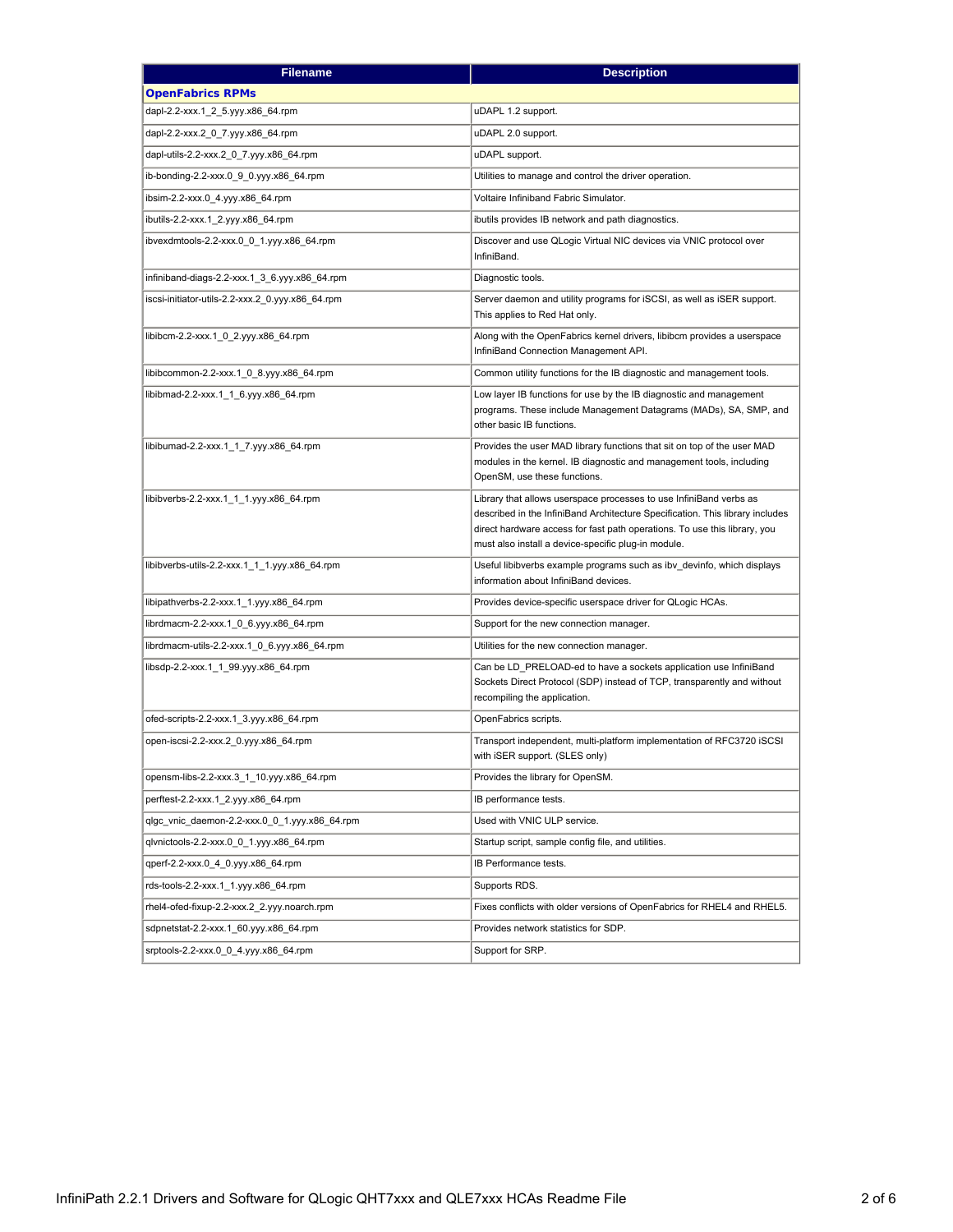| <b>Filename</b>                                       | <b>Description</b>                                                                                                                             |  |
|-------------------------------------------------------|------------------------------------------------------------------------------------------------------------------------------------------------|--|
| <b>OpenFabrics-Devel RPMs</b>                         |                                                                                                                                                |  |
| dapl-devel-2.2-xxx.2_0_7.yyy.x86_64.rpm               | Development files for uDAPL support.                                                                                                           |  |
| ibsim-2.2-xxx.0_4.yyy.x86_64.rpm                      | InfiniBand fabric simulator from Voltaire.                                                                                                     |  |
| libibcm-devel-2.2-xxx.1_0_2.yyy.x86_64.rpm            | Development files for the libibcm library.                                                                                                     |  |
| libibcommon-devel-2.2-xxx.1_0_8.yyy.x86_64.rpm        | Development files for the libibcommon library.                                                                                                 |  |
| libibmad-devel-2.2-xxx.1_1_6.yyy.x86_64.rpm           | Development files for the libibmad library.                                                                                                    |  |
| libibumad-devel-2.2-xxx.1_1_7.yyy.x86_64.rpm          | Development files for the libibumad library.                                                                                                   |  |
| libibverbs-devel-2.2-xxx.1 1 1.yyy.x86 64.rpm         | Libraries and header files for the libibverbs verbs library.                                                                                   |  |
| libipathverbs-devel-2.2-xxx.1_1.yyy.x86_64.rpm        | Libraries and header files for the libibverbs verbs library.                                                                                   |  |
| librdmacm-devel-2.2-xxx.1 0 6.yyy.x86 64.rpm          | Development files for the new connection manager.                                                                                              |  |
| libsdp-devel-2.2-xxx.1_1_99.yyy.x86_64.rpm            | Can be LD PRELOAD-ed to have a sockets application use Sockets                                                                                 |  |
|                                                       | Direct Protocol (SDP) instead of TCP.                                                                                                          |  |
| opensm-devel-2.2-xxx.3_1_10.yyy.x86_64.rpm            | Development files for OpenSM.                                                                                                                  |  |
| <b>OpenSM RPMs</b>                                    |                                                                                                                                                |  |
| opensm-2.2-xxx.3_1_10.yyy.x86_64.rpm                  | OpenSM provides an implementation of an InfiniBand subnet manager and<br>administrator. At least one per each InfiniBand subnet is required to |  |
|                                                       | initialize the InfiniBand hardware.                                                                                                            |  |
| <b>OtherHCAs RPMs</b>                                 |                                                                                                                                                |  |
| libcxgb3-2.2-xxx.1_1_3.yyy.x86_64.rpm                 | Support for the Chelsio 10GbE HCA.                                                                                                             |  |
| libmlx4-2.2-xxx.1_0.yyy.x86_64.rpm                    | Userspace driver for Mellanox ConnectX InfiniBand HCAs.                                                                                        |  |
| libmthca-2.2-xxx.1_0_4.yyy.x86_64.rpm                 | Provides a device-specific userspace driver for Mellanox HCAs for use with<br>the libibverbs library.                                          |  |
| libnes-2.2-xxx.0_5.yyy.x86_64.rpm                     | Provides a userspace driver for NetEffect RNICs for use with the libibverbs                                                                    |  |
|                                                       | library.                                                                                                                                       |  |
| mstflint-2.2-xxx.1_3.yyy.x86_64.rpm                   | Firmware update tool for other HCAs.                                                                                                           |  |
| tvflash-2.2-xxx.0_9_0.yyy.x86_64.rpm                  | Query and update the firmware flash memory for other HCAs.                                                                                     |  |
| <b>OtherHCAs-Devel RPMs</b>                           |                                                                                                                                                |  |
| libcxgb3-devel-2.2-xxx.1_1_3.yyy.x86_64.rpm           | Development files for the Chelsio 10GbE HCA.                                                                                                   |  |
| <b>OtherMPIs RPMs</b>                                 |                                                                                                                                                |  |
| mpi-selector-2.2-xxx.1_0_0.yyy.x86_64.rpm             | Tool to select MPI compiled with different compilers.                                                                                          |  |
| mpitests_mvapich_gcc-2.2-xxx.3_0.yyy.x86_64.rpm       | mvapich mpitests compiled with gcc.                                                                                                            |  |
| mpitests_mvapich_intel-2.2-xxx.3_0.yyy.x86_64.rpm     | mvapich mpitests compiled with intel.                                                                                                          |  |
| mpitests_mvapich_pathscale-2.2-xxx.3_0.yyy.x86_64.rpm | mvapich mpitests compiled with pathscale.                                                                                                      |  |
| mpitests_mvapich_pgi-2.2-xxx.3_0.yyy.x86_64.rpm       | mvapich mpitests compiled with pgi.                                                                                                            |  |
| mpitests_openmpi_gcc-2.2-xxx.3_0.yyy.x86_64.rpm       | openmpi mpitests compiled with gcc.                                                                                                            |  |
| mpitests_openmpi_intel-2.2-xxx.3_0.yyy.x86_64.rpm     | openmpi mpitests compiled with intel.                                                                                                          |  |
| mpitests_openmpi_pathscale-2.2-xxx.3_0.yyy.x86_64.rpm | openmpi mpitests compiled with pathscale.                                                                                                      |  |
| mpitests_openmpi_pgi-2.2-xxx.3_0.yyy.x86_64.rpm       | openmpi mpitests compiled with pgi.                                                                                                            |  |
| mvapich_gcc-2.2-xxx.1_0_0.yyy.x86_64.rpm              | mvapich compiled with gcc.                                                                                                                     |  |
| mvapich_intel-2.2-xxx.1_0_0.yyy.x86_64.rpm            | mvapich compiled with intel.                                                                                                                   |  |
| mvapich_pathscale-2.2-xxx.1_0_0.yyy.x86_64.rpm        | mvapich compiled with pathscale.                                                                                                               |  |
| mvapich_pgi-2.2-xxx.1_0_0.yyy.x86_64.rpm              | mvapich compiled with pgi.                                                                                                                     |  |
| openmpi_gcc-2.2-xxx.1_2_5.yyy.x86_64.rpm              | openmpi compiled with gcc.                                                                                                                     |  |
| openmpi_intel-2.2-xxx.1_2_5.yyy.x86_64.rpm            | openmpi compiled with intel.                                                                                                                   |  |
| openmpi_pathscale-2.2-xxx.1_2_5.yyy.x86_64.rpm        | openmpi compiled with pathscale.                                                                                                               |  |
| openmpi_pgi-2.2-xxx.1_2_5.yyy.x86_64.rpm              | openmpi compiled with pgi.                                                                                                                     |  |
| qlogic-mpi-register-2.2-xxx.1 0.yyy.x86 64.rpm        | Adds QLogic to the list of available MPIs in the mpi-selector.                                                                                 |  |
|                                                       |                                                                                                                                                |  |

**NOTE:** There are two versions of the dapl\* packages: version 1\_2\_5 and version 2\_0\_7. QLogic recommends installing the 1\_2\_5 version for compatibility with most dapl applications.

**NOTE:** Only the infinipath\* and the mpi-frontend\*, mpi-libs\*, mpi-devel\*, mpi-doc\*, and mpibenchmark\* RPMs in this release are updated to version 2.2.1. All other RPMs remain at version 2.2.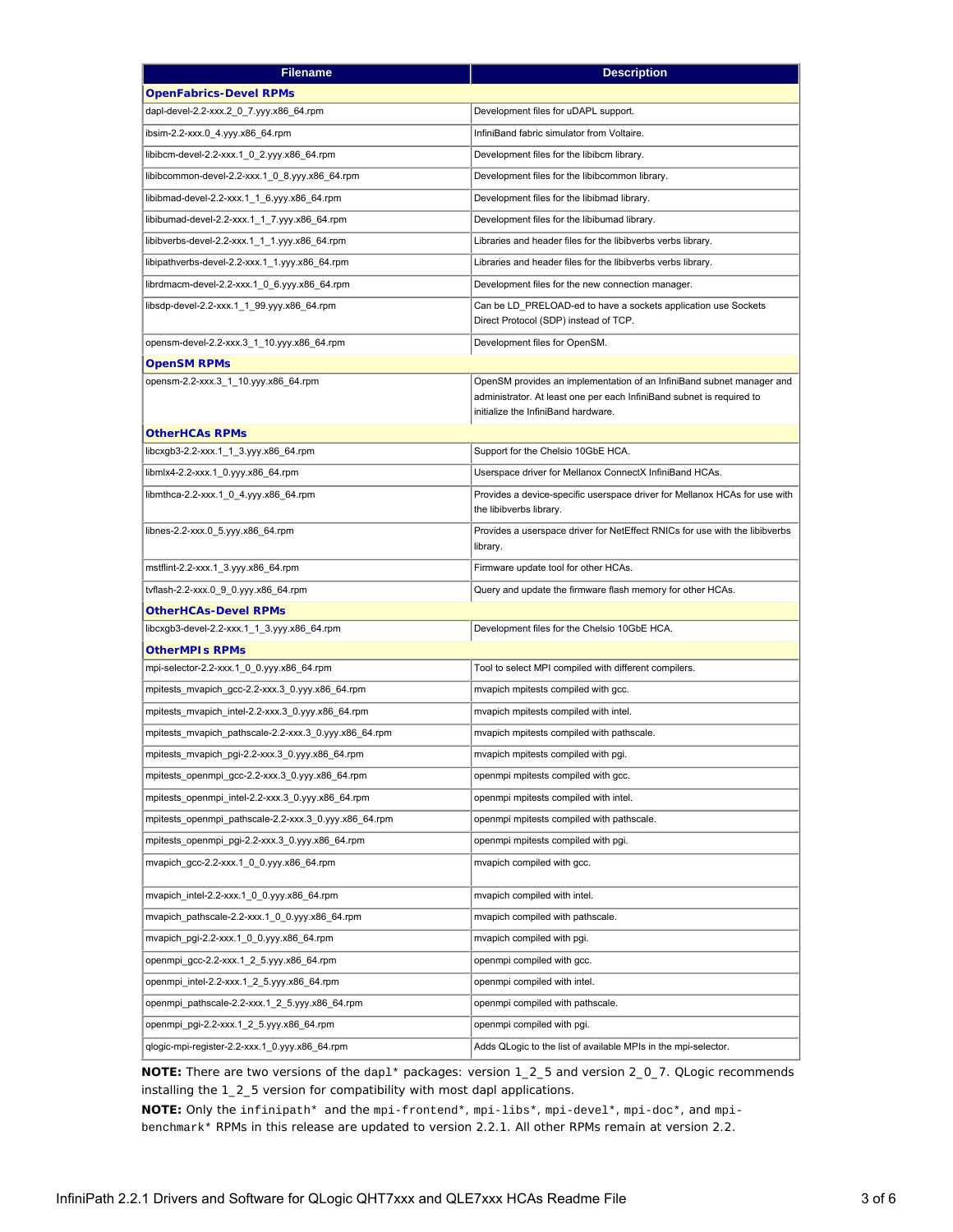<span id="page-3-0"></span>This section defines the minimum hardware and software requirements.

#### <span id="page-3-1"></span>**2.1 Hardware Requirements**

The QLogic interconnect runs on AMD Opteron and Intel EM64T systems running Linux. For the QHT7xxx adapters, the motherboard requires a HyperTransport expansion (HTX) slot. The QLE7xxx HCAs require PCI Express systems with x8 or x16 expansion slots. To take advantage of 4KB MTU, use a switch that supports 4KB MTU. QLogic also supports 2KB switches, and 4KB MTU switches configured for 2KB MTU.

#### <span id="page-3-2"></span>**2.2 Software Requirements**

The InfiniPath software requires one of the operating systems listed in the OS Support section below.

### <span id="page-3-3"></span>**3. OS Support**

The InfiniPath 2.2.1 release has been tested on the following Linux distributions for AMD Opteron systems and Intel EM64T systems (x86\_64).

| <b>Operating Systems</b>            |                          |                          |
|-------------------------------------|--------------------------|--------------------------|
| <b>OS Name</b>                      | <b>Supported Kernels</b> | <b>Hardware Platform</b> |
| RedHat Enterprise Linux (RHEL) 4 U4 | 2.6.9-42                 | x86-64                   |
| (RHEL 4 U5)                         | 2.6.9-55                 |                          |
| (RHEL 4 U6)                         | 2.6.9-67                 |                          |
| CentOS and Rocks 4.4                | 2.6.9-42                 | x86-64                   |
| CentOS and Rocks 4.5                | 2.6.9-55                 |                          |
| CentOS and Rocks 4.6                | 2.6.9-67                 |                          |
| Scientific Linux 4.4                | 2.6.9-42                 | x86-64                   |
| Scientific Linux 4.5                | 2.6.9-55                 |                          |
| Scientific Linux 4.6                | 2.6.9-67                 |                          |
| RedHat Enterprise Linux (RHEL) 5.0  | $2.6.18 - 8$             | x86-64                   |
| RHEL 5.1                            | 2.6.18-53, 2.6.18-92     |                          |
| <b>RHEL 5.2</b>                     | 2.6.18-92                |                          |
| CentOS and Rocks 5.0                | 2.6.18                   | x86-64                   |
| CentOS and Rocks 5.1                | 2.6.18-53, 2.6.18-92     |                          |
| CentOS and Rocks 5.2                | 2.6.18-92                |                          |
| Scientific Linux 5.0                | 2.6.18                   | x86-64                   |
| Scientific Linux 5.1                | 2.6.18-53, 2.6.18-92     |                          |
| Scientific Linux 5.2                | 2.6.18-92                |                          |
| RedHat Enterprise Linux (RHEL) 5.0  | 2.6.16.21                | x86-64                   |
| <b>SLES 10 SP1</b>                  | 2.6.16.46                |                          |
| SLES 10 SP2                         | 2.6.16.60                |                          |

## <span id="page-3-4"></span>**4. Switches and Cables**

You can use the embedded Subnet Manager (SM) in one or more managed switches supplied by your InfiniBand switch vendor. Other options are to use the open source Subnet Manager (OpenSM) component of OpenFabrics, or to use a host-based Subnet Manager. The QLogic interconnect is designed to work with all InfiniBand-compliant switches. If you are using the QLE7240 or QLE7280 and want to use DDR mode, you must use DDR-capable switches.

The cable installation uses a standard InfiniBand (IB) 4X cable. Any InfiniBand cable that has been qualified by the vendor should work. For SDR, the longest passive copper IB cable that QLogic has currently qualified is 20 meters. When using DDR-capable adapters and switches, DDR-capable passive copper cables should be no longer than 10 meters.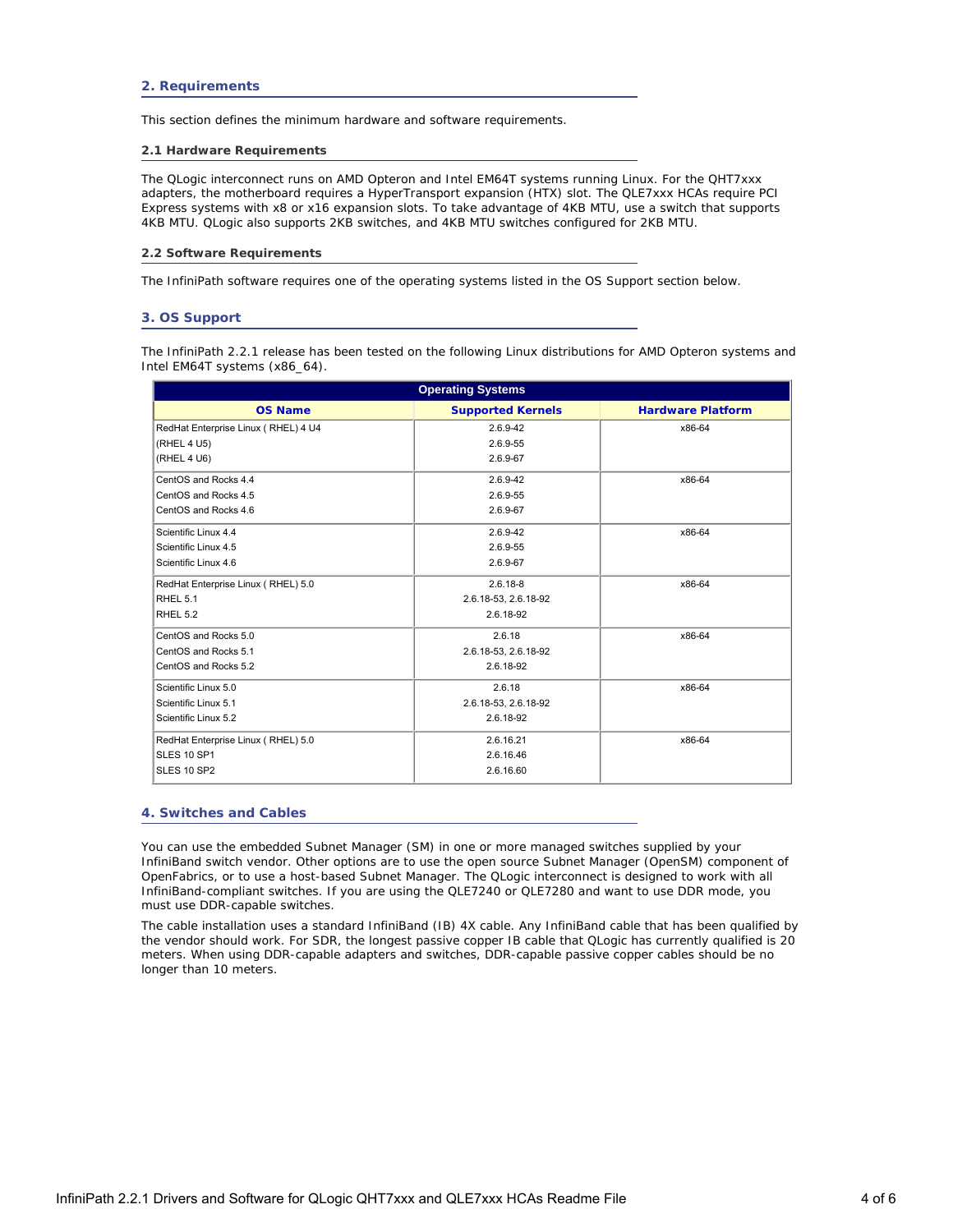# **5. Supported Compilers**

<span id="page-4-0"></span>QLogic MPI supports a number of compilers. QLogic MPI has been tested and is known to work with applications built using the compilers listed in the following table.

| <b>Compiler</b> | <b>Vendor Versions</b>                                                           |
|-----------------|----------------------------------------------------------------------------------|
| PathScale       | 2.0, 2.2, 2.3, 2.4, 2.5, 3.0, 3.1                                                |
| PGI             | 5.2, 6.0, 6.1, 7.1                                                               |
| Intel           | 9.0, 9.1, 10.1                                                                   |
| GNU             | $\rm qcc$ 3.3.x, $\rm qcc$ 3.4.x, $\rm qcc$ 4.0, $\rm qcc$ 4.1, $\rm q$ for tran |

The listed compilers are only supported with InfiniPath on distributions already supported by the compiler vendor.

The MPIs listed under "OtherMPIs RPMs" have been compiled for PSM to support the following versions of the compilers on both RHEL4U4 and SLES 10:

- $(GNU)$  gcc 4.1.0
- (PathScale) pathcc 3.0
- (PGI) pgcc 7.1-5
- (Intel) icc 10.1.012 (icc 10.1, Build 20080112 Package ID: l\_cc\_p\_10.1.012)

Users should expect binary compatibility between these MPIs and Fortran compiled binaries according to the following rules:

- The gfortran version must be  $4.1.x$  (g77 is not supported).
- The pathf77 pathf90 versions can be any 2.x or 3.x compiler.
- $\cdot$  The pgf77 and pgf90 version must be 7.x.
- The ifort version must be 10.x.

# <span id="page-4-1"></span>**6. Software Components**

This InfiniPath 2.2.1 software release includes the following components:

- InfiniPath driver (including OpenFabrics)
- InfiniPath Ethernet emulation (ipath\_ether)
- InfiniPath libraries
- InfiniPath utilities, configuration, and support tools, including ipath\_checkout, ipath\_control, path\_pkt\_test, and ipathstats
- QLogic MPI
- QLogic MPI benchmarks and utilities
- OpenFabrics protocols, including Subnet Management Agent
- OpenFabrics libraries and utilities
- VNIC module (Provided with OpenFabrics)

## <span id="page-4-2"></span>**7. HCA, Driver, and Software Installation**

Use the **Download** Tab on the QLogic web site to locate your adapter model. Download the *QLogic HCA and InfiniPath Software Install Guide* from the download web page for your distribution. Follow the detailed instructions for installing the QLogic HCAs and software.

#### <span id="page-4-3"></span>**8. Additional Notes**

The QHT7040, QHT7140, QLE7140, QLE7240, and QLE7280 QLogic Host Channel Adapters are covered by the following patent: 7308535.